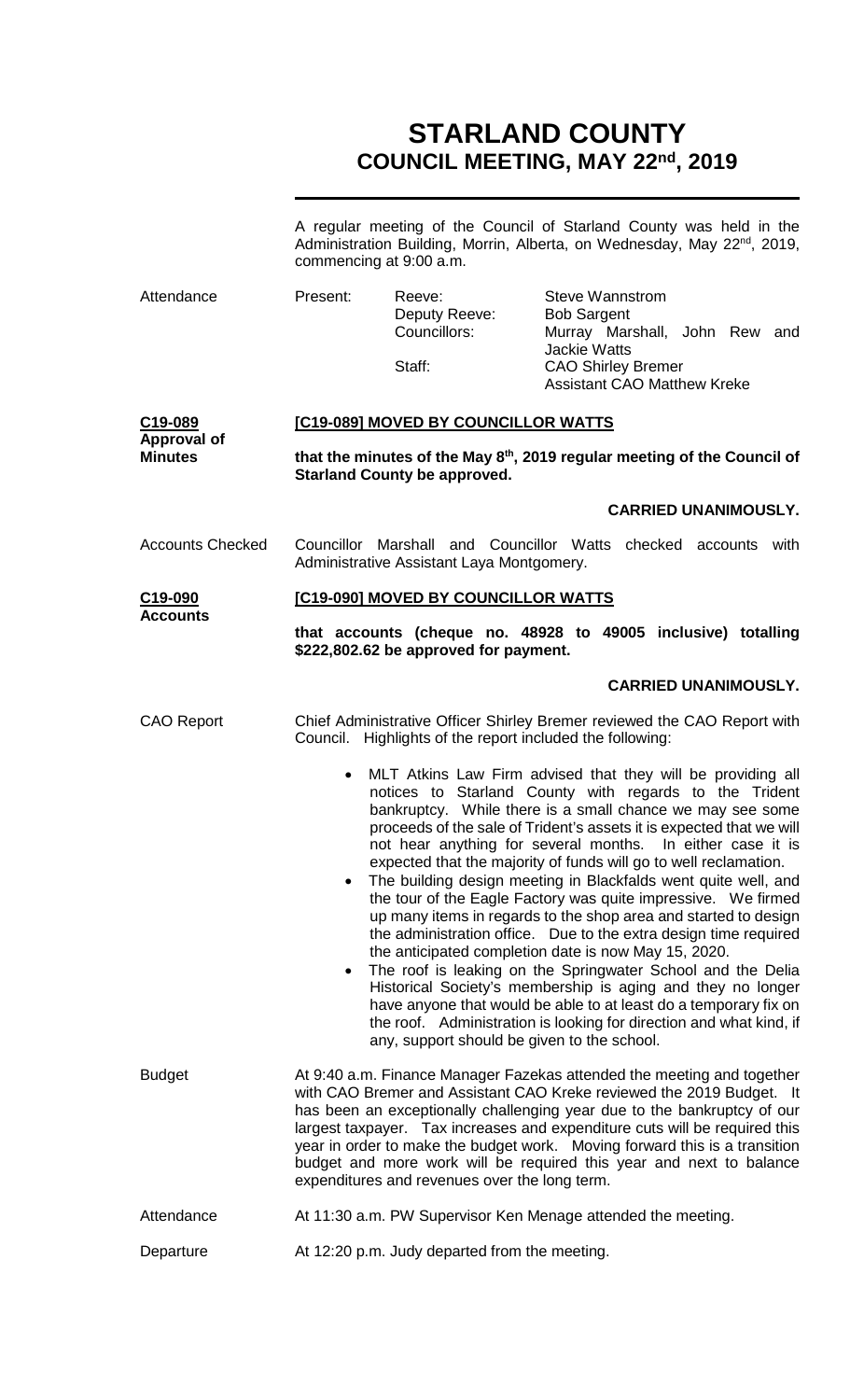| C19-091<br><b>Operating Budget</b>                | [C19-091] MOVED BY COUNCILLOR MARSHALL                                                                                                                                                                                                                                                                                                                                                                                                                                                                                                     |  |  |  |
|---------------------------------------------------|--------------------------------------------------------------------------------------------------------------------------------------------------------------------------------------------------------------------------------------------------------------------------------------------------------------------------------------------------------------------------------------------------------------------------------------------------------------------------------------------------------------------------------------------|--|--|--|
|                                                   | that as per Section 242(1) of the Municipal Government Act, Starland<br>County Council adopt the 2019 Operational Budget in the amount of<br>\$16,090,615.00 as reviewed.                                                                                                                                                                                                                                                                                                                                                                  |  |  |  |
|                                                   | <b>CARRIED UNANIMOUSLY.</b>                                                                                                                                                                                                                                                                                                                                                                                                                                                                                                                |  |  |  |
| C19-092                                           | [C19-092] MOVED BY COUNCILLOR WATTS                                                                                                                                                                                                                                                                                                                                                                                                                                                                                                        |  |  |  |
| <b>Capital Budget</b>                             | that as per Section 245 of the Municipal Government Act, Starland<br>County Council adopt the 2019 Capital Budget in the amount of<br>\$7,740,000.00.                                                                                                                                                                                                                                                                                                                                                                                      |  |  |  |
|                                                   | <b>CARRIED UNANIMOUSLY.</b>                                                                                                                                                                                                                                                                                                                                                                                                                                                                                                                |  |  |  |
| <b>PW Report</b>                                  | At 12:20 p.m. Public Works Supervisor Ken Menage reviewed the Public<br>Works Report with Council. Highlights of his report included the following:                                                                                                                                                                                                                                                                                                                                                                                        |  |  |  |
|                                                   | The PW Crew have been hauling equipment, brushing, street<br>$\bullet$<br>sweeping in the hamlets and repairing approaches.<br>The Shop crew have been busy with repairs and service work to<br>$\bullet$<br>all department equipment.<br>• Gradermen have been blading roads.<br>Ken has been working on bridge inspections, road and bridge<br>planning, safety meetings and working on the new building<br>design.                                                                                                                      |  |  |  |
| Departure                                         | At 1:00 p.m. Ken departed from the meeting.                                                                                                                                                                                                                                                                                                                                                                                                                                                                                                |  |  |  |
| <b>FCSS Presentation</b>                          | At 2:00 p.m. Diana Rowe attended the meeting and gave her director's<br>report to Council. Highlights include the following:                                                                                                                                                                                                                                                                                                                                                                                                               |  |  |  |
|                                                   | The ASSET Development Coalition has a Youth Plaza Night<br>planned for Monday.<br>The Community Building Initiative has been extended for<br>$\bullet$<br>another year and we are working with one teacher to host an<br>event this year.<br>The PLRD FRW program has two new hires for Morrin and Delia<br>$\bullet$<br>schools in recent months; Morrin School is Clinton Taylor and<br>Martina works with the Delia School. Outcome reporting in the<br>program remains an issue.                                                       |  |  |  |
| Departure                                         | At 2:30 p.m. Diana departed from the meeting.                                                                                                                                                                                                                                                                                                                                                                                                                                                                                              |  |  |  |
| C <sub>19</sub> -093                              | [C19-093] MOVED BY COUNCILLOR WATTS                                                                                                                                                                                                                                                                                                                                                                                                                                                                                                        |  |  |  |
| <b>Property Taxation</b><br><b>Bylaw No. 1138</b> | that Property Taxation Bylaw 1138 be introduced in accordance with<br>Section 353(1) of the Municipal Government Act, being Chapter M-26.1,<br>for the 2019 Municipal Budget Year, authorizing the Chief<br>Administrative Officer to levy on the assessed value of all assessed<br>property shown on the assessment roll; and that as per Section 354(3)<br>of the Municipal Government Act, being Chapter M-26.1, a split<br>taxation rate will be levied on the various assessment classes,<br>generating the following taxation rates: |  |  |  |
|                                                   | <b>Starland County Municipal Levy:</b><br><b>Residential</b><br>4.1067<br><b>Farmland</b><br>12.2661<br><b>Non-Residential</b><br>18.1988<br><b>Machinery &amp; Equipment</b><br>18.1988                                                                                                                                                                                                                                                                                                                                                   |  |  |  |
|                                                   | <b>Alberta School Foundation Fund:</b><br><b>Residential &amp; Farmland</b><br>2.4408                                                                                                                                                                                                                                                                                                                                                                                                                                                      |  |  |  |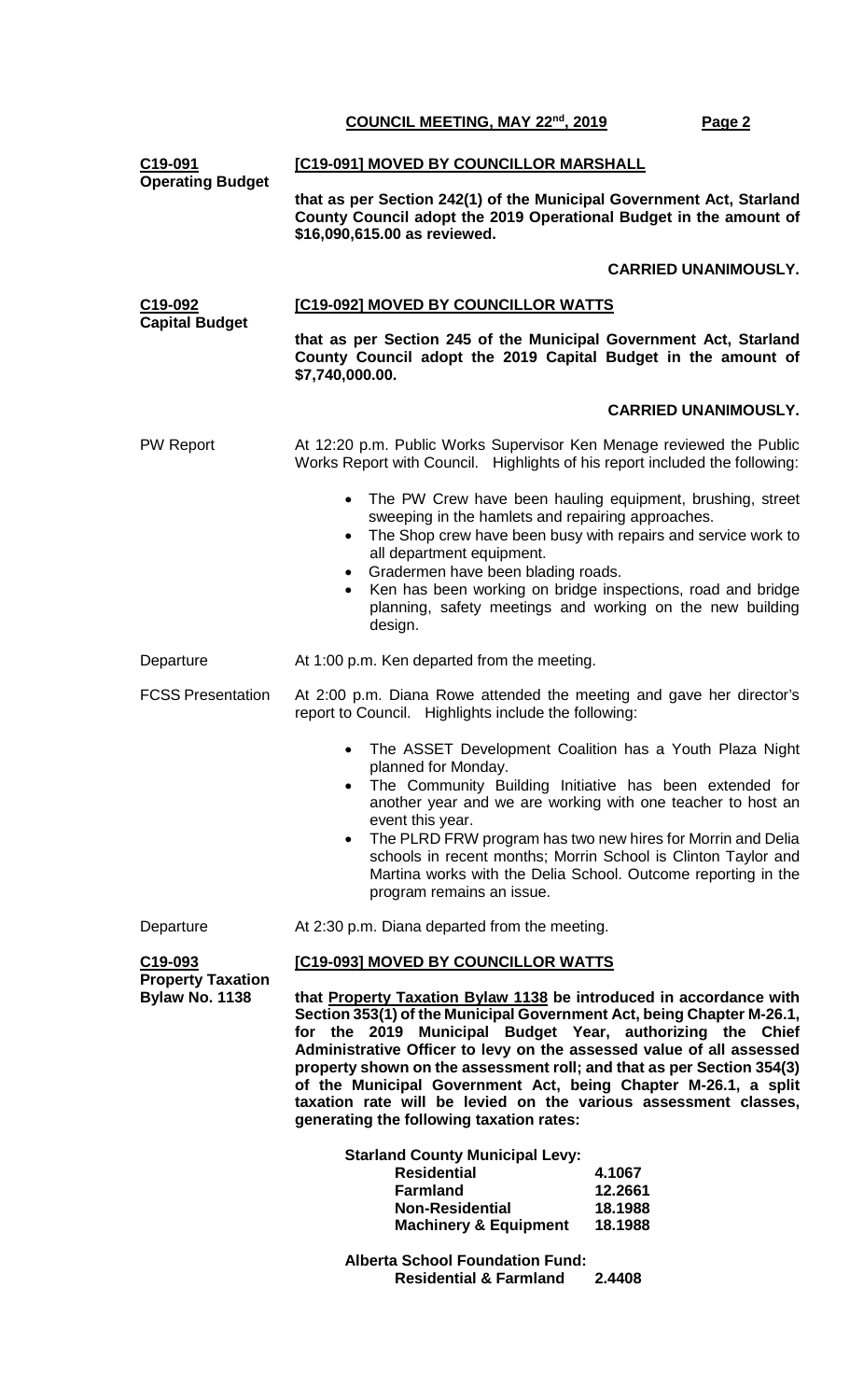**Non-Residential 3.6804**

**Christ the Redeemer C.S.R.D. No. 3: Residential & Farmland 2.4408**

**Non- Collection Allowance Requisition: Non-Collection Allowance 0.9468**

**Drumheller Senior Foundation: 0.5575**

**Designated Industrial Property: 0.0786**

# **CARRIED UNANIMOUSLY.**

| C19-094               | <b>[C19-094] MOVED BY COUNCILLOR REW</b>                           |
|-----------------------|--------------------------------------------------------------------|
| $1st$ Reading $-$     |                                                                    |
| <b>Bylaw No. 1138</b> | that Bylaw No. 1138, the 2019 Property Taxation Bylaw for Starland |
|                       | County be given First Reading.                                     |

**CARRIED UNANIMOUSLY.**

# **[C19-095] MOVED BY DEPUTY REEVE SARGENT**

**that Bylaw No. 1138 be given Second Reading.**

**CARRIED UNANIMOUSLY.**

#### **Motion to give [C19-096] MOVED BY COUNCILLOR MARSHALL**

**that Bylaw No. 1138 be presented for Third Reading at this meeting.**

**CARRIED UNANIMOUSLY.**

**[C19-097] MOVED BY REEVE WANNSTROM**

**C19-097 3rd Reading – Bylaw No. 1138**

**3rd Reading – Bylaw No. 1138**

**C19-095 2nd Reading – Bylaw No. 1138**

**C19-096**

**that Bylaw No. 1138, the 2019 Property Taxation Bylaw for Starland County be given Third and Final Reading.**

#### **CARRIED UNANIMOUSLY.**

**C19-098 ASFF School Requisition [C19-098] MOVED BY COUNCILLOR WATTS that Starland County Council approve the requisitions from the Alberta School Foundation Fund (ASFF) in the amount of Two Million, Fifty Nine Thousand Five Hundred and Eight Dollars and Seventy One Cents, and the opted out school board, Christ the Redeemer Catholic Separate Regional Division No. 3 in the amount of Fourteen Thousand, Eight Hundred and Thirty Dollars and Thirty Cents; and that the instalments be paid as due.**

#### **CARRIED UNANIMOUSLY.**

# **C19-099 Public Meeting [C19-099] MOVED BY COUNCILLOR WATTS that Starland County host a public meeting to present information about Starland County's financial situation on June 18th, 2019 from 2- 4 p.m. at the Morrin Community Hall. CARRIED UNANIMOUSLY.** Peace Officer Appointment We have received notice from the Solicitor General that Gareth Thomas has received his appointment for the Peace Officer Level 1 role in Starland County. Marigold The Marigold Library submitted their 2018 Annual Report detailing their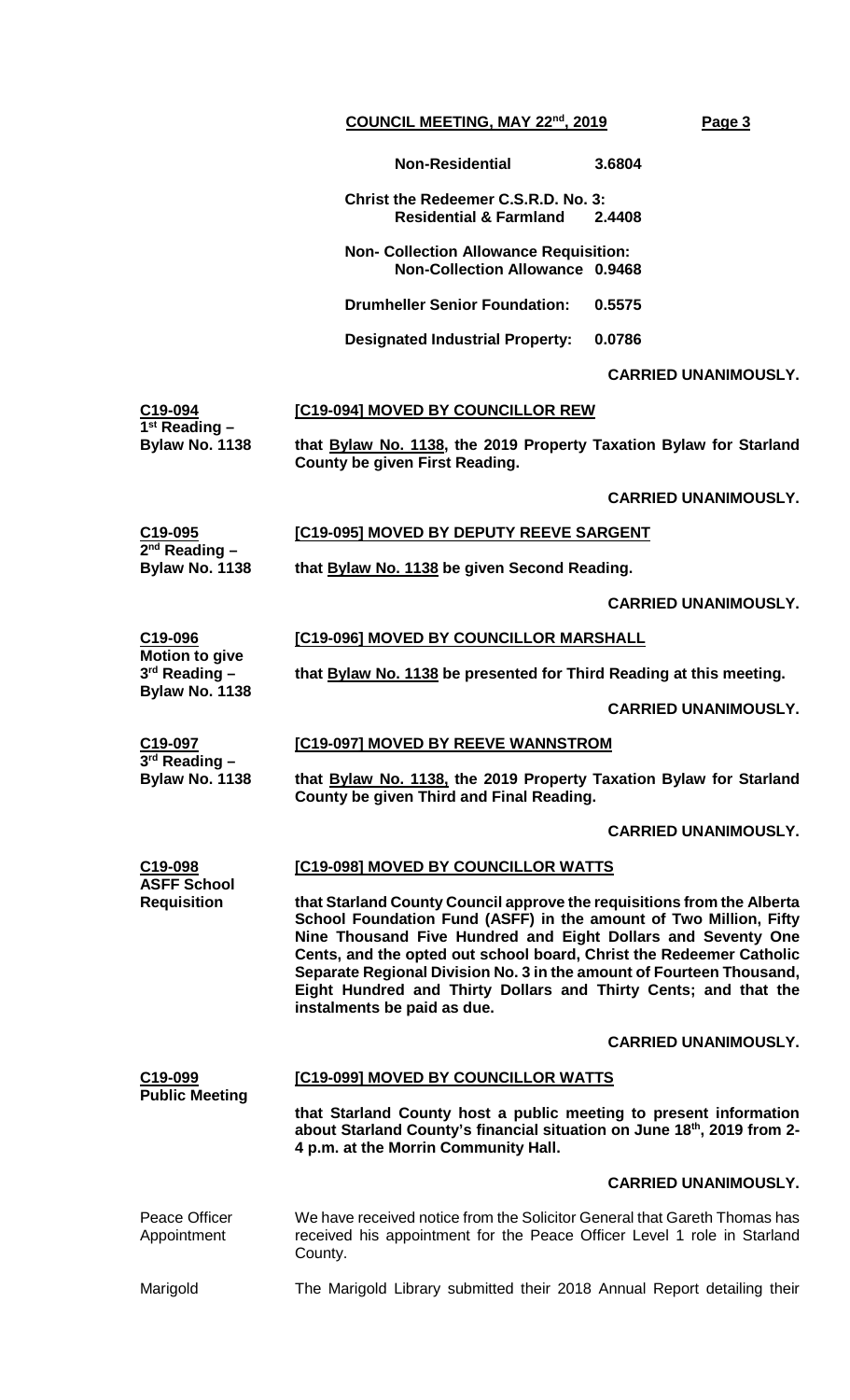| <b>Library Report</b>                       | audited financial statements and the value of investments in our local<br>libraries.                                                                                                                                                                                                                                                                                                                                                                                                                                                                                                                                                                                         |                                                                                                                                                                                                                                                                                                   |                                                                                                                                                                                                                                                                   |  |  |  |
|---------------------------------------------|------------------------------------------------------------------------------------------------------------------------------------------------------------------------------------------------------------------------------------------------------------------------------------------------------------------------------------------------------------------------------------------------------------------------------------------------------------------------------------------------------------------------------------------------------------------------------------------------------------------------------------------------------------------------------|---------------------------------------------------------------------------------------------------------------------------------------------------------------------------------------------------------------------------------------------------------------------------------------------------|-------------------------------------------------------------------------------------------------------------------------------------------------------------------------------------------------------------------------------------------------------------------|--|--|--|
| <b>Equipment List</b>                       | The 2019 Starland Equipment list has been completed along with rates<br>charges to ratepayers and businesses. A copy has been distributed to staff<br>and Council.                                                                                                                                                                                                                                                                                                                                                                                                                                                                                                           |                                                                                                                                                                                                                                                                                                   |                                                                                                                                                                                                                                                                   |  |  |  |
| Committee<br>Reports                        | Each of the Councillors present briefly reported on the various committees<br>to which they are appointed.                                                                                                                                                                                                                                                                                                                                                                                                                                                                                                                                                                   |                                                                                                                                                                                                                                                                                                   |                                                                                                                                                                                                                                                                   |  |  |  |
| C19-100<br>Motion to go<br><b>In-Camera</b> | [C19-100] MOVED BY COUNCILLOR MARSHALL                                                                                                                                                                                                                                                                                                                                                                                                                                                                                                                                                                                                                                       |                                                                                                                                                                                                                                                                                                   |                                                                                                                                                                                                                                                                   |  |  |  |
|                                             | that under the exemption granted by Section 17, Division 2, Part 1 of<br>the Freedom of Information and Protection of Personal Privacy Act<br>Reeve Wannstrom, Deputy Reeve Sargent and Councillors Watts, Rew<br>and Marshall proceed with the meeting In-Camera at 3:30 p.m.                                                                                                                                                                                                                                                                                                                                                                                               |                                                                                                                                                                                                                                                                                                   |                                                                                                                                                                                                                                                                   |  |  |  |
|                                             |                                                                                                                                                                                                                                                                                                                                                                                                                                                                                                                                                                                                                                                                              |                                                                                                                                                                                                                                                                                                   | <b>CARRIED UNANIMOUSLY.</b>                                                                                                                                                                                                                                       |  |  |  |
| C19-101                                     | [C19-101] MOVED BY COUNCILLOR WATTS                                                                                                                                                                                                                                                                                                                                                                                                                                                                                                                                                                                                                                          |                                                                                                                                                                                                                                                                                                   |                                                                                                                                                                                                                                                                   |  |  |  |
| <b>Motion to come</b><br>out of             | that the meeting proceed out of In-Camera at 4:15 p.m.                                                                                                                                                                                                                                                                                                                                                                                                                                                                                                                                                                                                                       |                                                                                                                                                                                                                                                                                                   |                                                                                                                                                                                                                                                                   |  |  |  |
| <b>In-Camera</b>                            |                                                                                                                                                                                                                                                                                                                                                                                                                                                                                                                                                                                                                                                                              |                                                                                                                                                                                                                                                                                                   | <b>CARRIED UNANIMOUSLY.</b>                                                                                                                                                                                                                                       |  |  |  |
| Council                                     | <b>Council Communications:</b>                                                                                                                                                                                                                                                                                                                                                                                                                                                                                                                                                                                                                                               |                                                                                                                                                                                                                                                                                                   |                                                                                                                                                                                                                                                                   |  |  |  |
| Communications                              | i)<br><b>Rural Municipalities of Alberta</b><br><b>Contact Newsletter (2 Issues)</b>                                                                                                                                                                                                                                                                                                                                                                                                                                                                                                                                                                                         |                                                                                                                                                                                                                                                                                                   |                                                                                                                                                                                                                                                                   |  |  |  |
| Accounts                                    | Accounts - see prior motion.                                                                                                                                                                                                                                                                                                                                                                                                                                                                                                                                                                                                                                                 |                                                                                                                                                                                                                                                                                                   |                                                                                                                                                                                                                                                                   |  |  |  |
|                                             | <b>RMA TRADE</b>                                                                                                                                                                                                                                                                                                                                                                                                                                                                                                                                                                                                                                                             | CK#48928                                                                                                                                                                                                                                                                                          | 18,570.89                                                                                                                                                                                                                                                         |  |  |  |
|                                             | <b>Sub-Total:</b>                                                                                                                                                                                                                                                                                                                                                                                                                                                                                                                                                                                                                                                            | \$                                                                                                                                                                                                                                                                                                | 18,570.89                                                                                                                                                                                                                                                         |  |  |  |
|                                             | STEWART, KIM                                                                                                                                                                                                                                                                                                                                                                                                                                                                                                                                                                                                                                                                 | CK# 48929                                                                                                                                                                                                                                                                                         | 103.00                                                                                                                                                                                                                                                            |  |  |  |
|                                             | Sub-Total:                                                                                                                                                                                                                                                                                                                                                                                                                                                                                                                                                                                                                                                                   |                                                                                                                                                                                                                                                                                                   | \$<br>103.00                                                                                                                                                                                                                                                      |  |  |  |
|                                             | A.H. GRADER SERVICE LTD.<br>A&D HARPER TIRE (1979) LTD.<br><b>ACTIVE GLASS</b><br>ADAMS INDUSTRIAL SUPPLIES INC.<br>ADVANCED COOLANT TECHNOLOGIES CK# 48934<br>ATCO ELECTRIC LTD.<br><b>AUTO VALUE PARTS - DRUMHELLER</b><br><b>BECK, CYNTHIA</b><br><b>BIG COUNTRY GAS CO-OP</b><br><b>BROWNLEE LLP</b><br>BURT, EDWIN L.<br><b>RECEIVER GENERAL</b><br><b>CERVUS AG EQUIPMENT LP</b><br>CHINOOK PUMPS LTD.<br><b>COLES, SHARON J</b><br><b>COUNTRY COOKERS</b><br>CSM COMPRESSOR INC.<br>D/K BLADE SERVICE LTD.<br>DIRECTDIAL.COM<br>DRUM WIRELESS LTD.<br>DRUMHELLER SOLIC WASTE<br>DRUMHELLER CHRYSLER LTD.<br>DRUMHELLER EQUIPMENT SALES<br>EAST CENTRAL GAS CO-OP LTD. | CK# 48930<br>CK#48931<br>CK# 48932<br>CK#48933<br>CK# 48935<br>CK#48936<br>CK#48937<br>CK#48938<br>CK# 48939<br>CK# 48940<br>CK#48941<br>CK# 48942<br>CK# 48943<br>CK# 48944<br>CK# 48945<br>CK# 48952<br>CK# 48953<br>CK# 48954<br>CK# 48955<br>CK# 48956<br>CK# 48957<br>CK# 48958<br>CK# 48959 | 12,789.00<br>2,323.65<br>286.81<br>602.34<br>1,335.02<br>40.07<br>2,581.45<br>1,065.56<br>542.18<br>6,105.55<br>150.00<br>240.00<br>658.99<br>3,792.60<br>750.00<br>819.00<br>210.00<br>6,300.00<br>259.35<br>590.30<br>41,113.00<br>463.83<br>1,120.40<br>449.04 |  |  |  |
|                                             | <b>ECS SAFETY SERVICES LTD.</b>                                                                                                                                                                                                                                                                                                                                                                                                                                                                                                                                                                                                                                              | CK#48960                                                                                                                                                                                                                                                                                          | 3,585.77                                                                                                                                                                                                                                                          |  |  |  |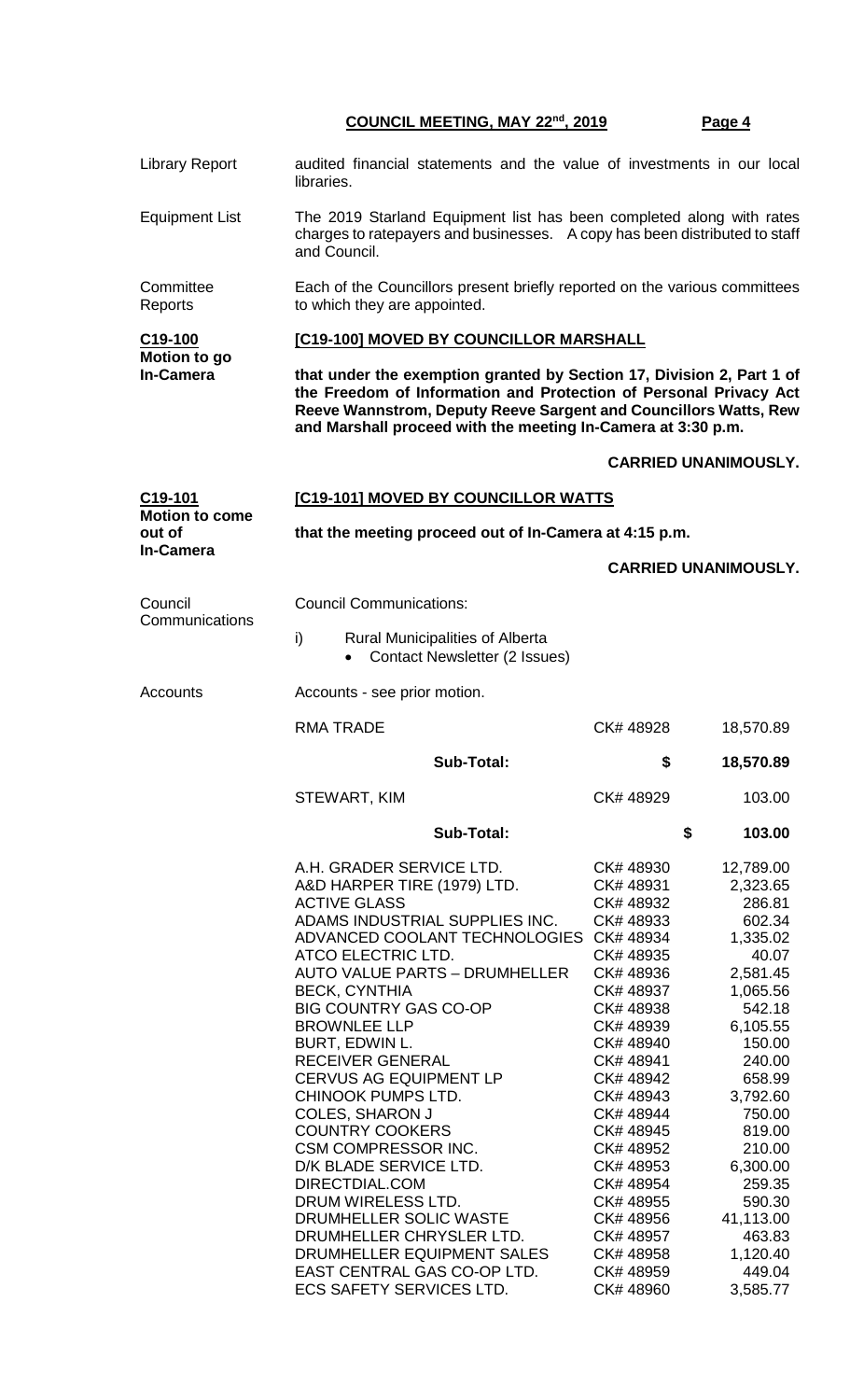| <b>Sub-Total:</b>                                   | \$                     | 201,128.73           |
|-----------------------------------------------------|------------------------|----------------------|
| 4IMPRINT INC.                                       | CK# 49005              | 1,410.26             |
| 1325856 ALBERTA LTD.                                | CK# 49004              | 51.85                |
| ZERBIN, KENTON                                      | CK# 49003              | 871.50               |
| <b>WOLF, TRACY</b>                                  | CK# 49002              | 1,305.00             |
|                                                     |                        | 708.75               |
| WIL-CAN SAFETY LTD.                                 | CK# 49001              | 800.00               |
| WHITESTAR PERMACULTURE                              | CK# 49000              | 1,858.34             |
| WESTVIEW CO-OPERATIVE ASSN LTD.                     | CK# 48999              | 286.93               |
| WATTS, JACKIE                                       | CK# 48998              |                      |
| <b>WATER PURE &amp; SIMPLE</b>                      | CK# 48997              | 105.00               |
| WANNSTROM, STEVE<br><b>WARWICK PRINTING CO. LTD</b> | CK# 48996              | 78.75                |
| <b>VILLAGE OF DELIA</b>                             | CK#48995               | 153.00<br>432.76     |
| TROCHU MOTORS LTD.                                  | CK# 48993<br>CK# 48994 | 2,233.68             |
| TRINUS TECHNOLOGIES INC.                            | CK# 48992              | 2,996.18             |
|                                                     |                        |                      |
| <b>TOWN OF DRUMHELLER</b>                           | CK# 48991              | 1,245.77<br>3,013.83 |
| TELUS COMMUNICATIONS INC.<br>TELUS MOBILITY INC.    | CK# 48989<br>CK# 48990 | 287.35               |
| TAQA NORTH                                          | CK# 48988              | 21.00                |
| STEWART, KIM                                        | CK# 48987              | 110.00               |
| SHRED-IT INTERNATIONAL ULC                          | CK# 48986              | 258.79               |
| <b>SARGENT, ROBERT</b>                              | CK# 48985              | 213.18               |
| 1858097 ALBERTA LTD.                                | CK# 48984              | 104.48               |
|                                                     |                        | 55,303.66            |
| <b>RMA FUEL</b>                                     | CK#48983               |                      |
| RIEP, GLEN                                          | CK# 48982              | 932.85               |
| REW, JOHN                                           | CK# 48981              | 297.85               |
| <b>PITNEYWORKS</b>                                  | CK# 48980              | 4,000.00             |
| PETERSON AUTO BODY LTD.                             | CK# 48979              | 457.26               |
| OASIS CARWASH & CONVENIENCE                         | CK# 48978              | 18.52                |
| <b>NETAGO</b>                                       | CK# 48976<br>CK# 48977 | 485.05<br>319.95     |
| MPE ENGINEERING LTD.<br>NAPA AUTO PARTS DRUMHELLER  | CK# 48975              | 14,794.88            |
| <b>MARSHALL, MURRAY</b>                             | CK# 48974              | 298.80               |
| <b>M&amp;M ELECTRIC</b>                             |                        | 686.76               |
| <b>LOOMIS EXPRESS</b>                               | CK# 48972<br>CK#48973  | 223.38               |
| LN LAND DEVELOPMENT                                 | CK# 48971              | 529.00               |
| KUDRAS, DARA                                        | CK# 48970              | 133.57               |
| <b>JERRY'S LOCK &amp; KEY SERVICE</b>               | CK# 48969              | 20.74                |
| HI-WAY 9 EXPRESS LTD.                               | CK# 48968              | 497.68               |
| HENRY KROEGER REGIONAL WATER                        | CK# 48967              | 591.72               |
| HAMPTON, ALAN W.                                    | CK# 48966              | 535.00               |
| <b>GLOVER INTERNATIONAL TRUCKS</b>                  | CK# 48965              | 143.92               |
| <b>FRESON BROS DRUMHELLER</b>                       | CK# 48964              | 1,701.07             |
| FAZEKAS, JUDITH W                                   | CK# 48963              | 2,395.61             |
| EVOLVE SURFACE STRATEGIES INC.                      | CK# 48962              | 3,770.42             |
| <b>ENMAX</b>                                        | CK# 48961              | 9,270.73             |
|                                                     |                        |                      |

 **TOTAL: \$ 222,802.62**